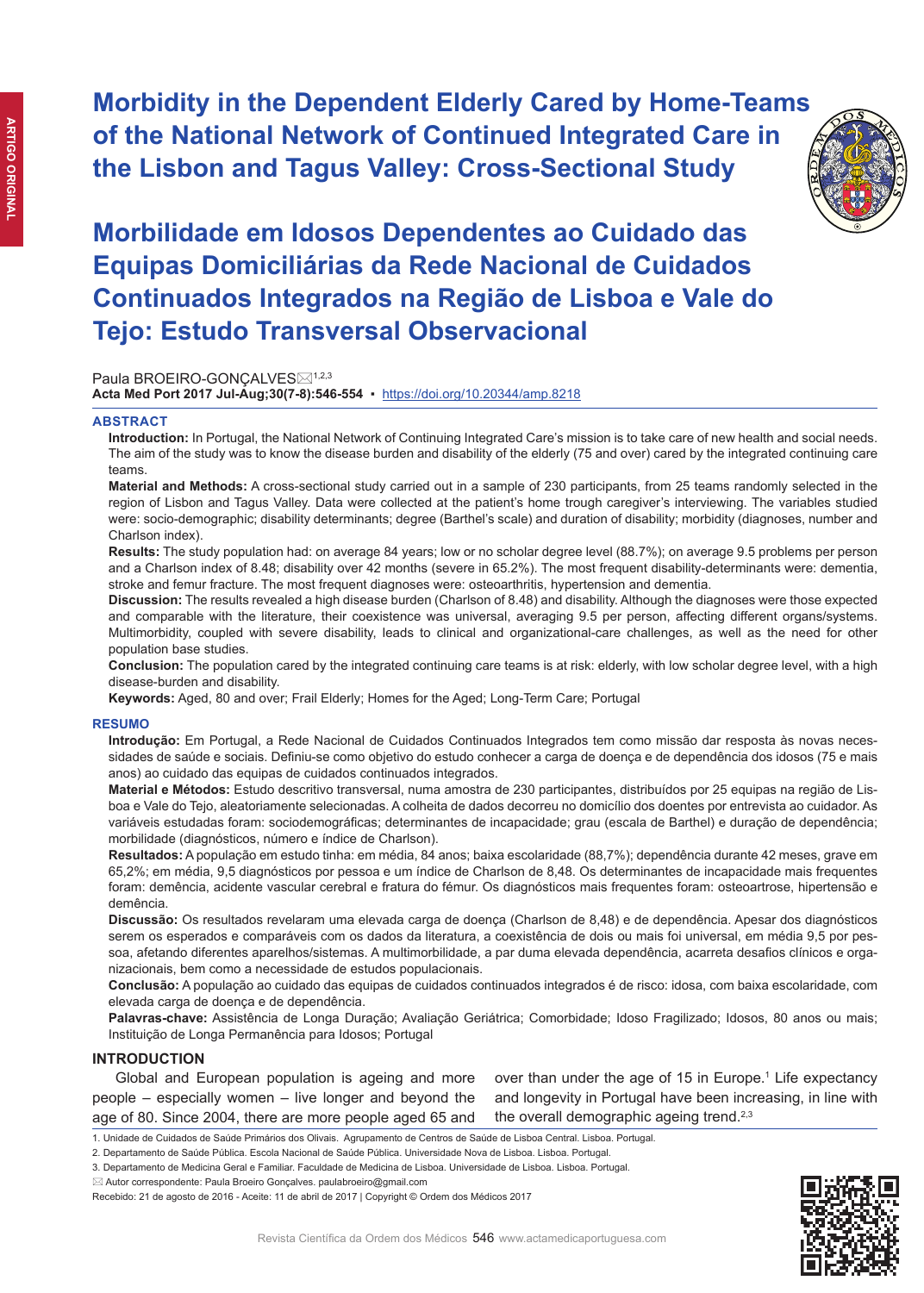Older adults overall present with different chronic health conditions and none should be separately assessed or approached. Comorbidity and multimorbidity both correspond to the presence of 'any co-occurrence of more than one health condition within a patient' (Table 1). Supporters of the concept of multimorbidity tend to focus on primary healthcare practice in which the identification of one index disease may not always be obvious or even useful.<sup>4,5</sup> The concept of comorbidity has been used to give the awareness of disease burden, defined by the total burden of physiological dysfunction or by total illness burden with an impact on the individual.<sup>4</sup> According with the variability in the number and severity of comorbidities among elderly patients, age is inadequately used as a proxy for morbidity burden.<sup>6</sup> Charlson Comorbidity Index (CCI) is one of the most widespread instruments to measure disease burden, using morbidities with different impact on total morbidity burden (e.g. solid metastatic cancer  $= 6$ , diabetes with complications = 2) based on the relative risk of mortality.<sup>7</sup> CCI allows for the measurement of comorbidity (e.g. severe comorbidity = 3) and estimate mortality (e.g.  $85\%$  threeyear mortality rate is estimated by a score  $\geq 5$ ).<sup>7</sup> However, multimorbidity, disease burden and patient complexity have not yet been clearly defined.<sup>4</sup>

Apart from morbidity, older patients suffer from a progressive decline in physical strength, walking speed, manual dexterity, memory and cognitive ability, even with no evident pathology (frailty).<sup>6</sup> Multimorbidity and frailty are overlapping concepts in elderly people, even though they are not interchangeable.<sup>8</sup> Frailty is 'a state of vulnerability' defined as a progressive loss of reserve and adaptive capacity associated with a general decline in health leading to disability, loss of independence, hospitalisation, excessive use of healthcare resources, admission to longterm care and death (Table 1). $6,8,9$  These are complex patients frequently presenting with physical and mental morbidity, polypharmacy and social vulnerability in demand for a multidisciplinary primary healthcare (PHC) approach.<sup>8</sup> Despite the widespread use of the term 'frailty', there is no agreement on its definition nor on any specific instrument for an easy identification.<sup>9</sup> Frailty has been considered in one study as the loss of independence as measured by Barthel index and the presence of frailty was defined by a Barthel index score below 90 (mildly dependent).9

Data on elderly dependency rate are scarce and multiple measurement tools have been used, either measuring the dependency in the activities of daily living (i.e. feeding, dressing, walking) such as Barthel index<sup>10</sup> or including instrumental activities (i.e. cooking, using the phone, self-

management), such as the Lawton-Brody scale.<sup>11</sup> The prevalence and causes of dependency have been analysed in a population-based cross-sectional Japanese study using Barthel index<sup>12</sup> and a 20.1% dependency rate has been found, doubled with every 5-year increment in age (e.g. 4.9% between the age of 65 and 69 years, 9.7% between 70 and 74, up to 62.3% in the 85 plus age group) and was higher in women.<sup>12</sup>

Portugal has adapted to social and demographic changes as well as to social and healthcare needs with the development in 2006 and the maintenance from then onwards of the National Network of Long-term Integrated Care [*Rede Nacional de Cuidados Continuados Integrados* (RNCCI)] under the Ministry of Health and the Ministry of Labour and Social Solidarity).<sup>13-15</sup> This is a structure of intersectoral linkages between healthcare and social support, characterised by its decentralisation within different healthcare regions.<sup>13-17</sup> Healthcare and social support are ensured by different healthcare typologies including longterm integrated care multidisciplinary teams [*equipas de cuidados continuados integrados* (ECCI)];<sup>16</sup> it is assumed that patients in long-term care do not present with any criteria for being admitted to the hospital and have an adequate family and social support.<sup>15,16</sup>

After ten years of service of the RNCCI, the knowledge on disease burden of the patients in long-term care with the ECCI seems crucial. This study aimed at the identification of morbidities, determinants of disability, levels and duration of dependency of patients aged 75 and over in performing basic activities of daily living (Barthel index).

# **MATERIAL AND METHODS**

This was a cross-sectional, descriptive, analytical study involving interviews with caregivers. Due to feasibility reasons, the study focused on the region of Lisbon and the Tagus Valley and caregivers of patients looked after the ECCI were interviewed. The study population  $(n =$ 324,878) corresponded to patients aged 75 and over living in the area.<sup>18</sup> The sample size ( $n = 229$ ) was based on this population and on the prevalence of multimorbidity (92%)<sup>19</sup> in this age group and the alpha level was set to 0.05. Due to the fact that participants could not be randomly selected as patients looked after the ECCI correspond to a dynamic population group, a two-stage sampling has been carried out in order to obtain a representative sample. Simple randomisation within the different ECCIs was carried out in the first stage, aimed at ensuring an adequate sample size. A total of 25 out of the 56 different operational ECCI were randomised, corresponding to 829 patients (long-term

|  |  |  | Table 1 – Concept summary |  |  |
|--|--|--|---------------------------|--|--|
|--|--|--|---------------------------|--|--|

| <b>Multimorbidity</b> | Co-occurrence of more than one health condition within a patient                                                                                           |
|-----------------------|------------------------------------------------------------------------------------------------------------------------------------------------------------|
| Comorbidity           | Co-occurrence of more than one health condition within a patient, in which one is defined as the index<br>disease                                          |
| <b>Frailty</b>        | State of vulnerability defined as a progressive loss of reserve and adaptive capacity associated with a<br>general decline in health leading to disability |
|                       |                                                                                                                                                            |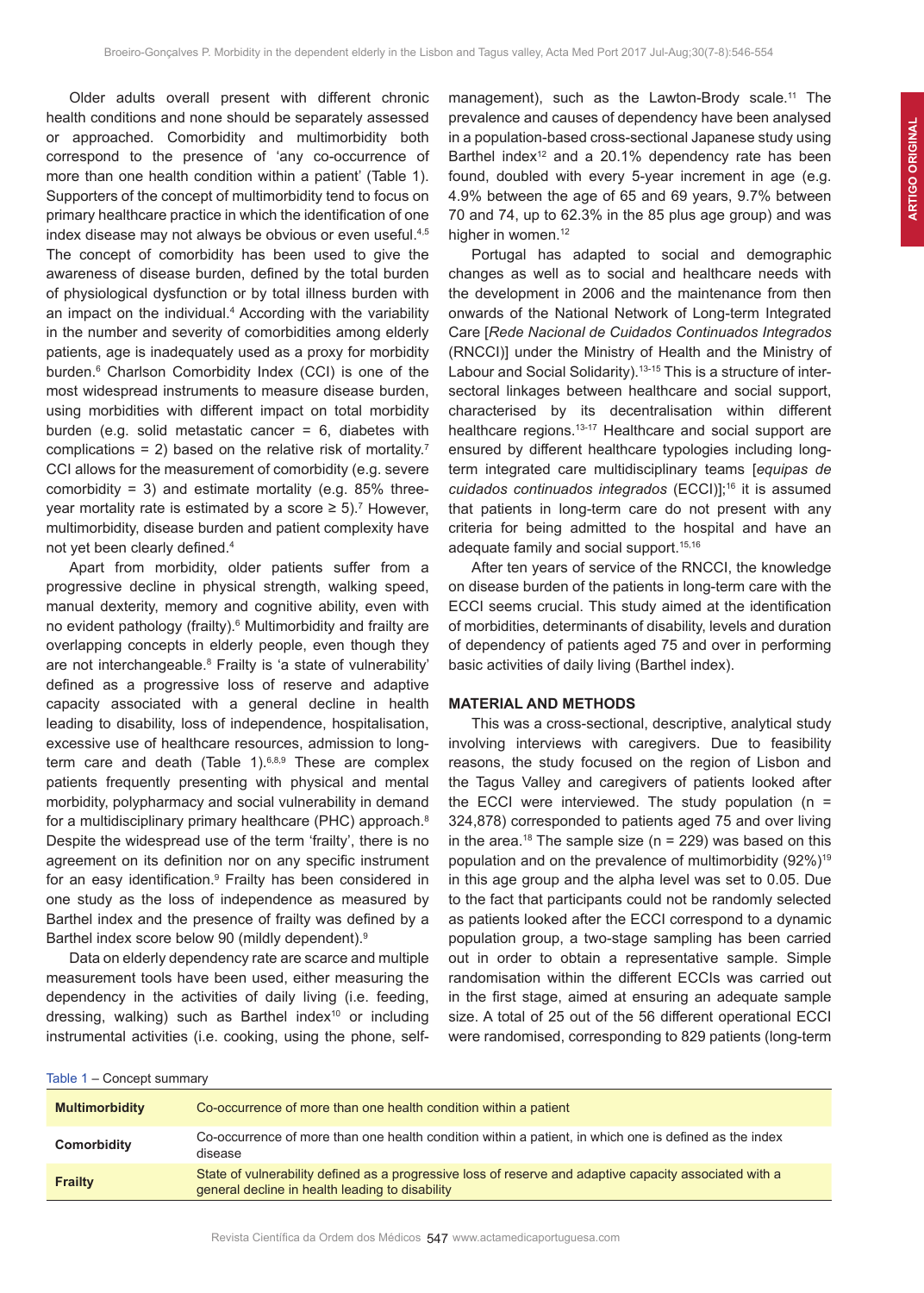care capacity), considering the losses associated with ECCI bed occupancy rate (according with an estimated 60% occupancy rate) and compliance to the eligibility criteria. The second stage of sampling involved the inclusion of all eligible patients in long-term care with each team having accepted to participate in the study over the period of time planned for data collection.

The following eligibility criteria were defined:

- Inclusion:
	- Patients in long-term care with an ECCI;
	- Patients aged 75 and over;
	- Patients receiving care from unpaid caregivers
	- Patients accepting to participate in the study.
- Exclusion:
- Patients who were institutionalised at the time of the interview;
	- Patients aged under 75; or
	- Whenever patient and caregiver were both illiterate.

Anyone with a personal (e.g. friends of neighbours) or family relationship and providing unpaid care to a patient was defined as an informal caregiver.

Caregivers were interviewed, in order not to restrict the identification of any morbidity to the patient's physical illness.

Sociodemographic (age, gender, education level) and different variables related to the aims of the study were analysed, including (i) the determinants of disability (those that were associated with patient's disability – dependency and need of support from a third person, identified by the caregiver), (ii) disability onset (from the moment when

disability has been identified), (iii) level of dependency (dependency in activities of daily living  $-$  Barthel index),<sup>10</sup> (iv) morbidity (Charlson Comorbidity Index) $20,21$  and (v) each of the dichotomised problems, in addition to (vi) the most frequent health problems in the elderly $^{22}$  and the diagnoses that were described by caregivers in response to the item 'others'.

The questionnaire was based on the abovementioned variables and a two-stage test of eligibility, comprehensibility and applicability has been carried out (12 participants in total, aged 47 to 79 with an education level between 'illiteracy' and 'graduation').

Data were collected at patient's home, based on an interview carried out by the researcher with the patient's caregiver during the ECCI visit or during a planned visit. Data collection was standardized through the application by the researcher of the same instrument to all the participants. Initially, an open-ended question addressed patient's general health status and other diagnoses and both were subsequently coded according with the International Classification of Primary Care  $-2^{nd}$  version (ICPC-2)<sup>23</sup> in view of the context in which the study was carried out. Both the response to open-ended questions and clinical data on patient's morbidities were confirmed through the analysis of patient's therapy and from any available medical information (e.g. discharge summary of any other medical report).

Data were recorded on a Word file during the interview, then exported to an Excel spreadsheet and subsequently to SPSS, version 23 software.

Frequencies were analysed for nominal variables and



Figure 1 – Flowchart of patient compliance to eligibility criteria and patient distribution by regions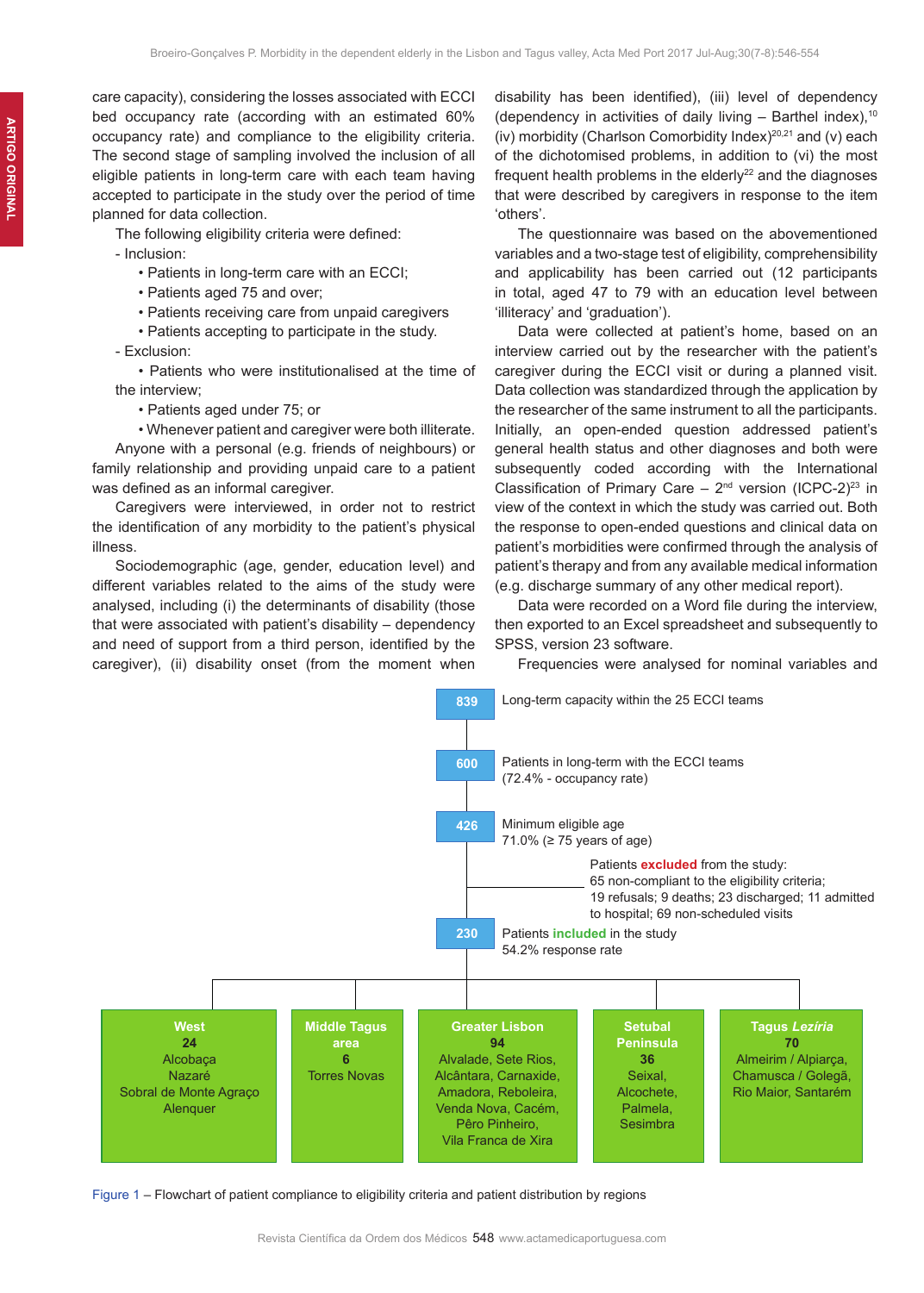| Table 2 – Sociodemographic characteristics of the group of patients |  |  |  |
|---------------------------------------------------------------------|--|--|--|
|---------------------------------------------------------------------|--|--|--|

| Age                         | <b>Mean</b>                 |
|-----------------------------|-----------------------------|
|                             | 83.59 years                 |
| Gender                      | Female (124)<br>Male (106)  |
| <b>Education level</b>      | <b>Frequency</b><br>$n$ (%) |
| <b>Illiterate</b>           | 56 (24.3)                   |
| Knows how to read and write | 37 (16.1)                   |
| Primary                     | 111(48.3)                   |
| Lower and higher secondary  | 9(3.9)                      |
| <b>High school</b>          | 12(5.2)                     |
| Graduation                  | 5(2.2)                      |

means with confidence intervals for numerical variables. The presence of any association between variables has been analysed by using Spearman's correlation coefficient, chi-square and Pearson's correlation coefficient.

The study was approved by the Ethics Committee of the ARSLVT and by the *Comissão Nacional de Proteção de Dados* (the Portuguese Data Protection Authority).

### **RESULTS**

Patient's compliance to the eligibility criteria is shown in Fig. 1, including the distribution of the 230 elderly patients in our group by regions (NUTS III).

Patient's sociodemographic characteristics are shown in Table 2. Minimum eligible age (75 and over) was met by 71% of the patients, in whom a mean age of 83.58 years was found, with female and low education level (basic education found in 48.3% and illiteracy in 40.4% of the patients) predominance. Thirty four elderly patients (14.8%) lived alone.

Caregivers were asked about the patient's chronic health condition that they identified as the cause for patient's disability (dependency and need for support from a third person) and about patient's disability onset. The

Table 3 – Most frequent determinants of disability, per gender

determinants of disability and their onset were identified (Table 3); stroke, femur fracture and dementia were the most frequently found and ten determinants of disability corresponded to more than two thirds (74.3%) of all the reasons for dependency described by caregivers. The determinant '*deixou de andar*' ('lost the ability to walk') (12.2%) was described by caregivers as the cause for disability, even though it was not included into any nosological entity.

Total dependency in non-instrumental activities of daily living was found in 53.9% of the participants (as per Barthel index) and severe to total dependency in 65.2% (Table 4). Mean dependency duration of 42.0 months [95% CI: 33.6 – 50.4] has been found, with a significant association (*p*  < 0.05) between duration and level of dependency. Mean score of 32.4 [95% CI: 27.9 – 36.9] has been found when using Barthel index, with a significant gender difference (*p* < 0.05) regarding total dependency, which was higher in men. A significant association has been found between total dependency and patient's age (*p* < 0.05). Significant differences regarding dependency were found between the different regions (*p* < 0.05) and dependency was higher in Greater Lisbon and in the *Lezíria* (OR = 1.1) and lower in the Setubal Peninsula and in the West (OR 0.9 and 0.7, respectively).

Osteoarthritis and high blood pressure were the most frequently found health conditions, as shown in Table 5. Gender differences were found and higher frequency of osteoarthritis, osteoporosis and chronic skin ulcer was found in women. High blood pressure, cerebrovascular disease, non-metastatic cancer and chronic obstructive pulmonary disease (COPD) were more frequently found in men. A significant gender difference has been found (*p*  < 0.05) regarding cerebrovascular disease, osteoporosis, COPD, chronic skin ulcer and non-metastatic cancer. Circulatory, psychological, musculoskeletal, endocrine, metabolic & nutritional and neurological were the most frequently systems affected [K;P;L;T;N]. The neurological

| Determinants of disability <sup>a</sup>                       | ICPC <sub>2</sub> |    | $\frac{9}{6}$ | M               | $\frac{9}{6}$ | Total | $\frac{9}{6}$   |
|---------------------------------------------------------------|-------------------|----|---------------|-----------------|---------------|-------|-----------------|
| <b>Stroke</b>                                                 | K90               | 19 | 15.3          | 27              | 25.5          | 46    | 20.0            |
| Femur fracture                                                | L75               | 23 | 18.5          |                 | 6.6           | 30    | 13 <sub>c</sub> |
| Other musculoskeletal disorders<br>(lost the ability to walk) |                   | 18 | 14.5          | 10 <sup>°</sup> | 9.4           | 28    | 12.2            |

| Femur fracture                                                | L75        | 23             | 18.5 | 7              | 6.6  | 30             | 13 <sub>c</sub> |
|---------------------------------------------------------------|------------|----------------|------|----------------|------|----------------|-----------------|
| Other musculoskeletal disorders<br>(lost the ability to walk) |            | 18             | 14.5 | 10             | 9.4  | 28             | 12.2            |
| Dementia                                                      | P70        | 14             | 11.3 | 13             | 12.3 | 27             | 11.7            |
| Chronic skin ulcer                                            | S97        | 8              | 6.5  | $\overline{7}$ | 6.6  | 15             | 6.5             |
| Cancer                                                        |            | 4              | 3.2  | 6              | 5.7  | 10             | 4.3             |
| Limb amputation                                               | L98        | $\overline{4}$ | 3.2  | $\overline{4}$ | 3.8  | 8              | 3.5             |
| Traumatic brain injury                                        | N80        | 5              | 4.0  | $\mathbf{1}$   | 0.9  | 6              | 2.6             |
| Parkinsonism                                                  | <b>N87</b> | $\overline{2}$ | 1.6  | $\overline{4}$ | 3.8  | 6              | 2.6             |
| Heart failure                                                 | <b>K77</b> | 2              | 1.6  | 3              | 2.8  | 5              | 2.2             |
| <b>Other fractures</b>                                        | L76        | $\overline{2}$ | 1.6  | $\overline{2}$ | 1.9  | $\overline{4}$ | 1.7             |
| Knee osteoarthritis                                           | L90        | 2              | 1.6  | 1              | 0.9  | 3              | 1.3             |

a In total, 39 determinants of disability were described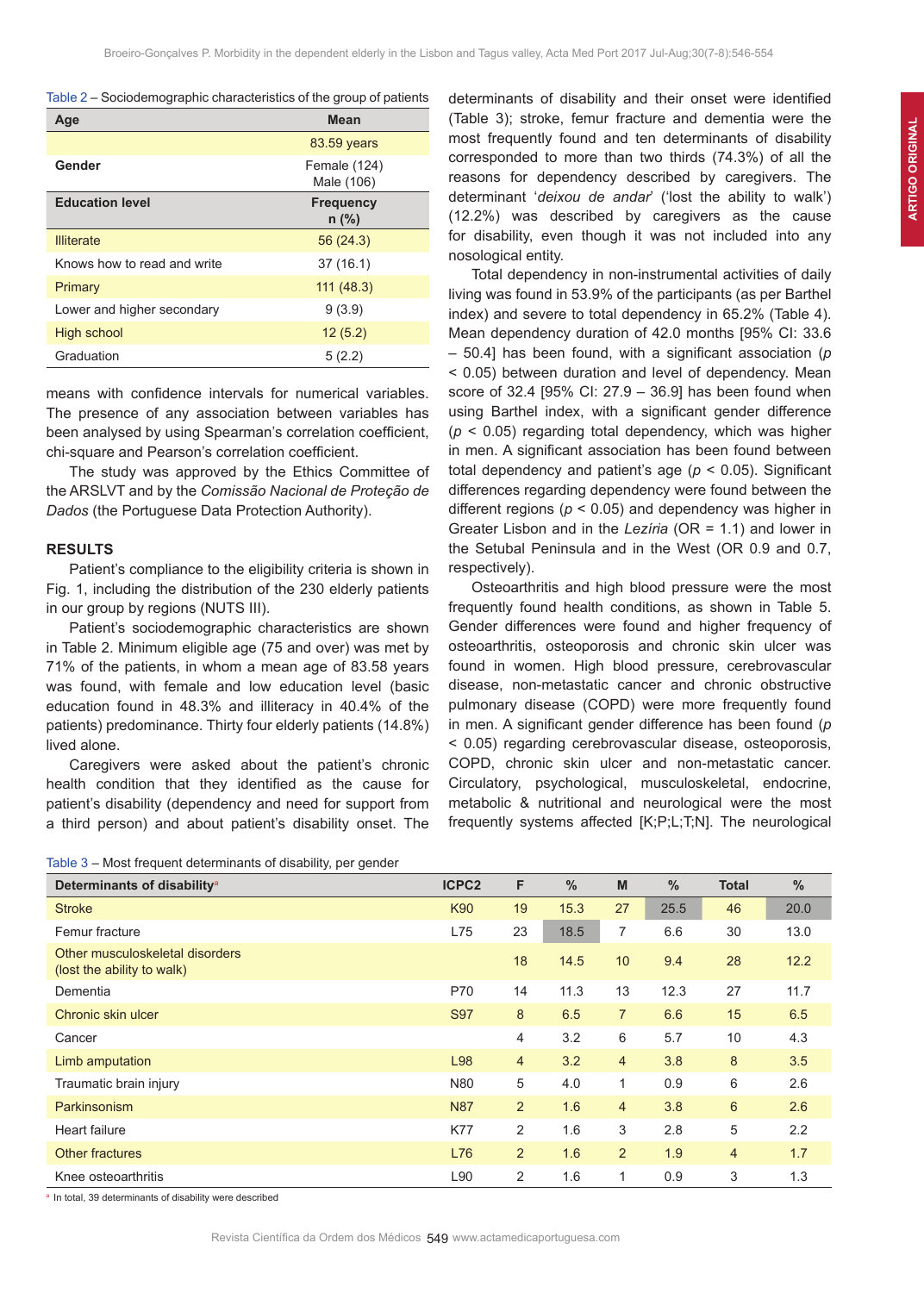#### Table 4 – Frequency of dependency in activities of daily living per gender and age group

| <b>Barthel index</b>          | Gender                 |              | <b>Total</b> |             | Age group               |           |                   |                   |
|-------------------------------|------------------------|--------------|--------------|-------------|-------------------------|-----------|-------------------|-------------------|
| (score)                       | F                      | M            | $(\%)$       | $75 - 79$   | $80 - 84$               | $85 - 89$ | $90 - 94$         | $95 - 99$         |
| Total dependency (0 - 25)     | 75                     | 49           | 124          | 30          | 34                      | 32        | 18                | 10                |
|                               | (60.5)                 | (46.2)       | (53.9)       | (44.8)      | (50.7)                  | (58.2)    | (64.3)            | (76.9)            |
| Severe dependency (26 - 50)   | 9<br>(7.3)             | 17<br>(16.0) | 26<br>(11.3) | 8<br>(11.9) | 8<br>(11.9)             | (12.7)    | 2<br>(7.1)        | (7.7)             |
| Moderate dependency (51 - 75) | 19                     | 22           | 41           | 17          | 13                      | 6         | 5                 | $\Omega$          |
|                               | (15.3)                 | (20.8)       | (17.8)       | (25.4)      | (19.4)                  | (10.9)    | (17.9)            | (0.0)             |
| Mild dependency (76 - 99)     | 19                     | 17           | 36           | 11          | 11                      | 9         | 3                 | 2                 |
|                               | (15.3)                 | (16.0)       | (15.7)       | (16.4)      | (16.4)                  | (16.4)    | (10.7)            | (15.4)            |
| Autonomy (100)                | $\mathcal{P}$<br>(1.6) | (0.9)        | 3<br>(1.3)   | 1<br>(1.5)  | $\overline{A}$<br>(1.5) | (1.8)     | $\Omega$<br>(0.0) | $\Omega$<br>(0.0) |
| <b>Total</b>                  | 124                    | 106          | 230          | 67          | 67                      | 55        | 28                | 13                |
|                               | (100)                  | (100)        | (100)        | (100)       | (100)                   | (100)     | (100)             | (100)             |

Table 5 – The 20 leading health conditions coded according with the ICPC2 list

|                                             | Female (%) | Male $(\%)$ | Total $(\%)$ |
|---------------------------------------------|------------|-------------|--------------|
| Osteoarthritis (L89 to L91)                 | 99 (79.8)  | 76 (71.7)   | 175(76.1)    |
| High blood pressure (K86 to 87)             | 83 (66.9)  | 83 (78.3)   | 166 (72.2)   |
| Dementia (P70)                              | 82(66.1)   | 62(62.3)    | 148 (64.3)   |
| Stroke (K91)                                | 52 (41.9)  | 62 (58.5)   | 114 (49.6)   |
| Sleep disorder (P06)                        | 62(50.0)   | 42 (39.6)   | 106(45.2)    |
| Peripheral vascular disease (K92)           | 51(41.1)   | 49 (46.2)   | 100 (43.5)   |
| Depressive disorder (P76)                   | 42 (33.9)  | 48 (45.3)   | 90(39.1)     |
| Osteoporosis (L95)                          | 64 (51.6)  | 25(23.6)    | 89 (38.7)    |
| Heart failure (K77)                         | 42 (33.9)  | 37(34.9)    | 79 (34.3)    |
| Anxiety disorder (P74)                      | 45 (36.3)  | 32 (30.2)   | 77 (33.5)    |
| Diabetes (T89 and 90)                       | 39(31.5)   | 36(34.0)    | 75 (32.6)    |
| Chronic skin ulcer (S97)                    | 36 (29.0)  | 18 (17.0)   | 54 (23.5)    |
| Lipid disorder (T93)                        | 24(19.4)   | 22(20.8)    | 46 (20.0)    |
| Obesity (T82)                               | 24 (19.4)  | 21 (19.8)   | 45(19.6)     |
| Peptic ulcer (D85 and 86)                   | 17(13.7)   | 24 (22.6)   | 41 (17.8)    |
| Non-metastatic cancer                       | 14 (11.3)  | 25(23.6)    | 39 (17.0)    |
| Chronic obstructive pulmonary disease (R95) | 7(5.6)     | 27(25.5)    | 34 (14.8)    |
| Cardiac arrhythmia (K80)                    | 13 (10.5)  | 16 (15.1)   | 29 (12.6)    |
| Pain general / multiple sites (A01)         | 12(9.7)    | 9(8.5)      | 21(9.1)      |
| Atrial fibrillation / flutter (K78)         | 10(8.1)    | 10(9.4)     | 20(8.7)      |

system should be mentioned, as none of the neurological diseases has been on the 20 best ranked diagnoses and the presence of hemiplegia, epilepsy and parkinsonism were the most frequently described.

Multimorbidity was present in all the patients (Fig. 2) with a 9.5 average number of chronic health conditions per patient [95% CI: 9.1 – 9.9], nine in women and 10 in men, with a confirmed correlation with patient's gender (*p* < 0.05). An 8.48 average CCI score has been found [95% CI: 8.14 – 8.83; 7.96 in female [95% CI: 7.5 – 8.42] and 9.09 in male patients [95% CI: 8.59 – 9.6], showing a significant difference as explained by the confidence intervals per gender.

No significant association has been found between patient's age (Fig. 2) and the number of chronic health conditions, with a lower number of health conditions found in the oldest age groups [9.46 (75-79); 9.75 (80-84); 9.96 (85-89); 8.71 (90-94); 7.92 (95-99)].

#### **DISCUSSION**

The different ECCI within the RNCCI look after a very aged population, shown by a 71% percentage of participants meeting the minimum eligible age (patients aged 75 and over) (Fig. 1), with a female predominance, in line with what has been found in Europe.<sup>24,25</sup> Mean age of the participants was 83.59 years, 88.7% had a low education level (40.4 % were illiterate and 48.3% had basic education) and around 15% of the patients lived alone. The education level is considered as an economic indicator,<sup>26</sup> even though this group predominantly included female and elderly patients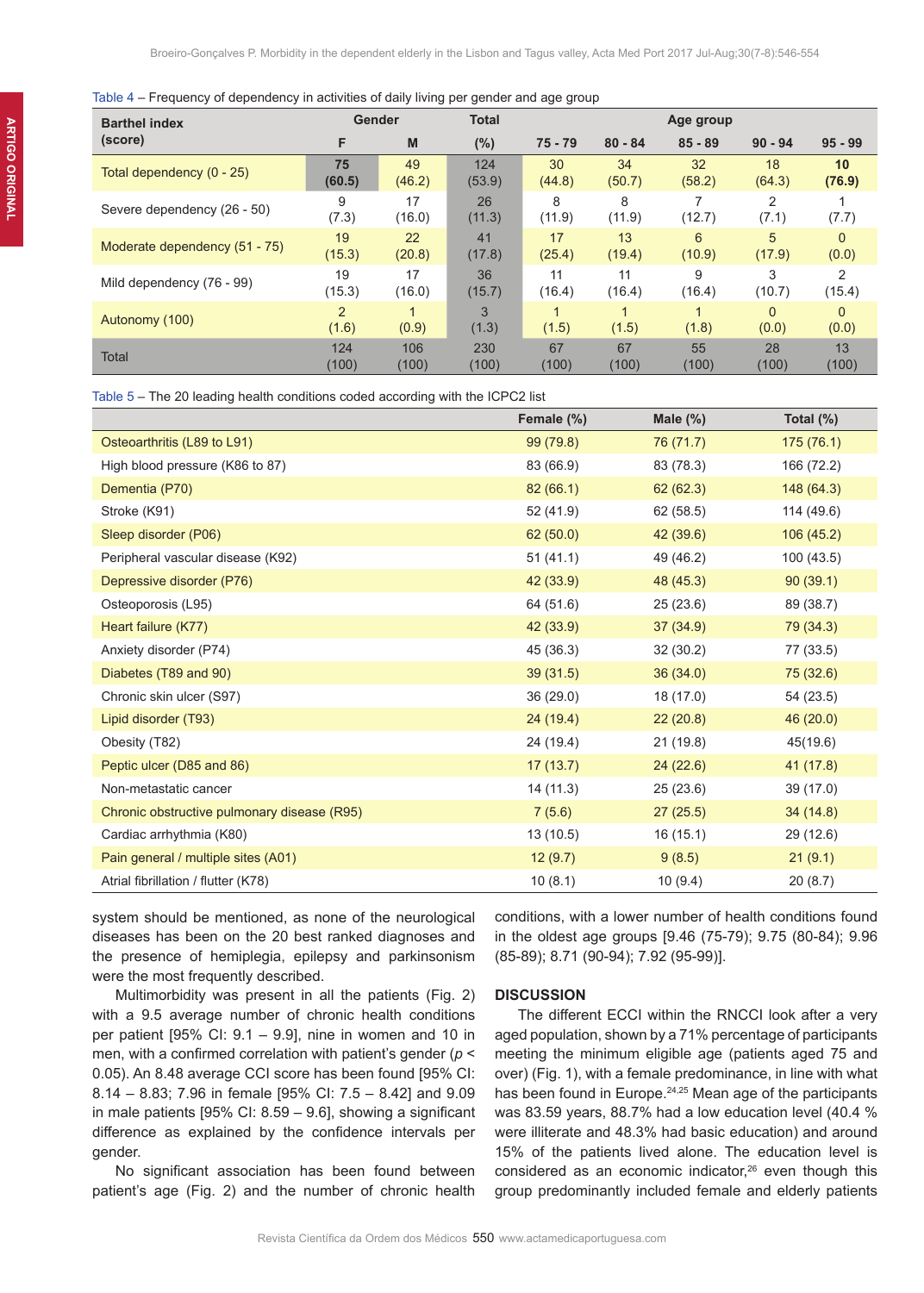

Figure 2 – Multimorbidity per gender and age group

Mean of 9.5 chronic health conditions was found [95% CI: 9.1 – 9.9] per patient, higher in men and showing a significant gender correlation (p < 0.05). A non-significant correlation between multimorbidity and patient's age was found.

Mean CCI score of 8.48 [95% CI: 8.14 – 8.83] was found; 7.96 CCI score [95% CI: 7.50 – 8.42] was found in female, lower to what was found in male patients: 9.09 [95% CI: 8.59 – 9.60].

and therefore, due to social and cultural reasons, it cannot be considered at the lowest social stratum. In our group, 53.9% of the participants were total-dependency and 65.2% were severe to total-dependency patients (Table 3). These results are in line with the European data showing that increased life expectancy did not necessarily led to an increase in the number of healthy life years, rather leading to a remaining lifetime with functional impairment or disability.<sup>25</sup> The percentage of dependent patients in our study is higher when compared to the population-based Japanese study  $(20.1\%)$ ,<sup>12</sup> which can be explained by the inclusion criteria adopted for our study (patients aged 75 or over, with their own caregiver and in long-term care provided by an ECCI team. Significant associations (*p* < 0.05) were found between patient's gender, age and severity of dependency, assigning a high degree of internal validity to the results.

The fact that the 'lost the ability to walk' item has been described by caregivers as a determinant for disability explaining for the dependency and the need for the support from third persons was surprising. However, when considering the frailty phenotype of the elderly patients (weight loss, tiredness, weakness, low physical activity and mobility disability) $6,27,28$  and considering the presence of non-cognitive signs and symptoms of dementia (gait and balance abnormalities), $29,30$  the results seem to show the coexistence of a decline in patient's motor function and ageing and / or dementia (age-related cognitive decline).<sup>31</sup> Walking was considered as an automatic motor task, even though the emergent evidence suggests that it is a complex activity requiring physical (e.g. musculoskeletal, vascular, endocrine), memory and motor abilities including body

balance and coordination.29,31,32 The complexity of motor changes in the elderly can be measured: step frequency, gait speed or multitasking (e.g. walking while talking).33 Agerelated changes, including decreased muscular strength, sarcopenia and sensorial changes (e.g. proprioception, vision and hearing) have an impact on patient's postural control.<sup>32</sup> The presence of gait abnormalities can help the identification of the risk for mobility decline, falls and progression to dementia. The reverse is also true: changes in mobility can be delayed and the risk of fall can be reduced in patients with cognitive impairment with specific training of the attention and executive function.<sup>31,32</sup> If the 'lost the ability to walk' item is considered as a non-cognitive manifestation of dementia, the signs and symptoms of dementia can be assumed as the most frequent cause for disability, as recognized by caregivers (24.9%).

Fractures are becoming one of the most prevalent health problems in ageing population.<sup>34</sup> Fractures have been considered as a public health issue due to the negative impact on patient's physical and mental health and to the contribution for morbidity burden, mortality and the need for healthcare.<sup>34</sup> Osteoporosis is a well-known risk factor potentially increasing vulnerability to fractures when associated with the frailty syndrome in elderly patients. In a systematic revision, despite involving different heterogeneous studies, patients classified as frail were found to have an increased risk of fracture when compared to non-frail patients.<sup>34</sup> However, the precise mechanisms underlying the association between frailty and an increased risk of fracture are not well known and this association is usually considered as complex and multifactorial.<sup>34</sup> Femur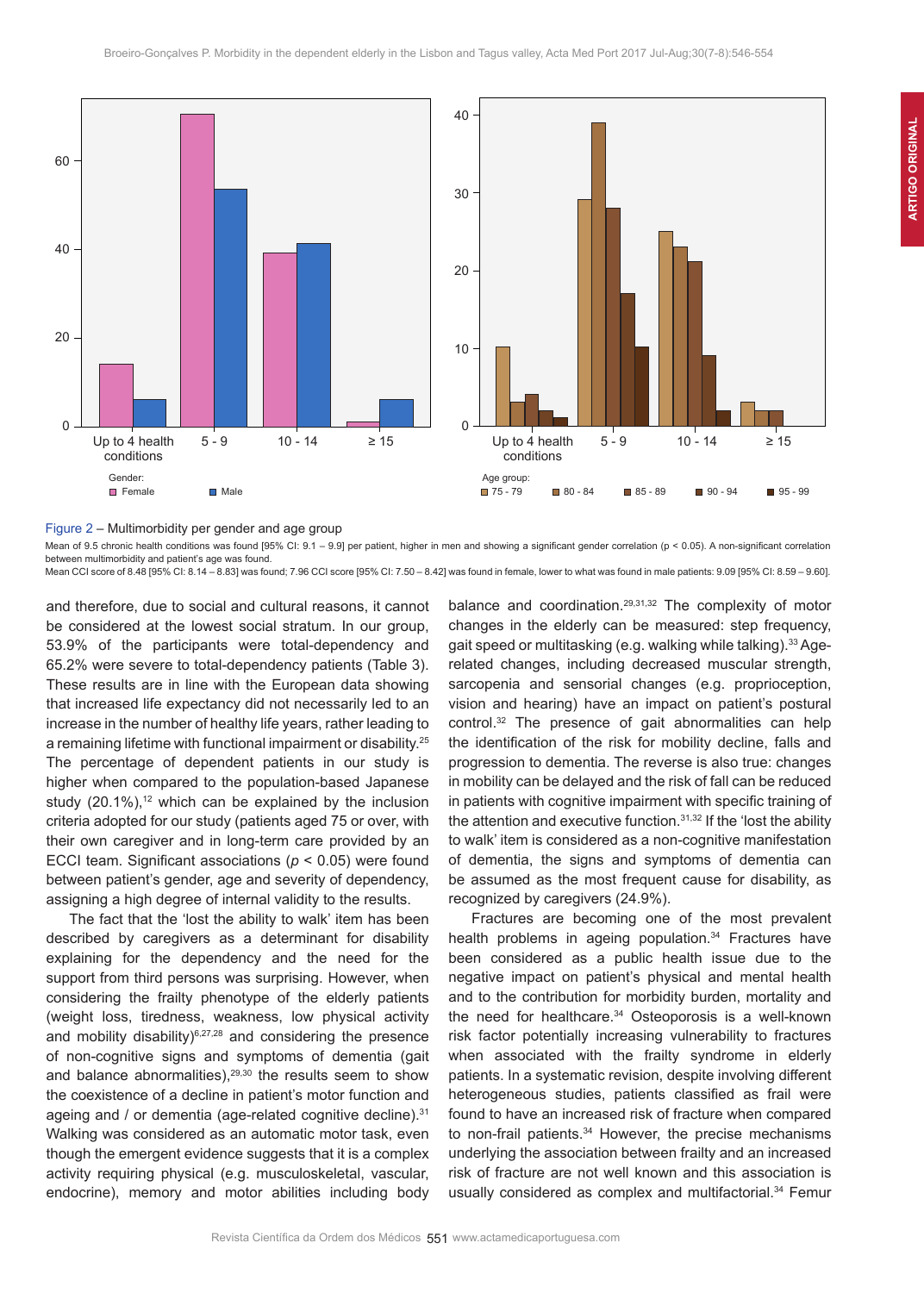The results regarding the causes for disability [dementia (23.9%), stroke (20%) and fractures (13%)] are in line with those found in the Japanese study (23.5%, 24.7% and 12.9%, respectively).<sup>12</sup>

The most frequent chronic health conditions are shown in Table 5 and were in line with other studies carried out under different contexts (community or hospital-based), 22,35,36 regardless of the patient's age.<sup>37,38</sup> Within each body system, the most frequent problems found in our group of patients were in line with those found by another community-based study on disease burden carried out in the UK and involving elderly patients.39 Data from the EUROSTAT have confirmed high blood pressure, osteoarthritis and diabetes as the most frequent problems in outpatient settings.40 Our results were also in line with the European data: high blood pressure, stroke, dementia, osteoarthritis, osteoporosis, diabetes, epilepsy and parkinsonism.40

Chronic skin ulcer is among the five leading causes for dependency and is among the 12 most frequent diagnoses (23.5%) found in our group, in line with the results found in a prevalence study carried out in a long-term care unit.<sup>35,41</sup> COPD is also among the 20 most frequent problems and a significant association has been found with male gender, in line with literature.<sup>42</sup>

The frequency of dementia (64.3%) and depression (39.1%) found in our group of patients should be mentioned with the analysis of Table 5. Considering that data collection has been supplemented with therapy, a potential overrecord may have existed due to the maintenance of the antidepressant therapy. When compared to literature, depression is confirmed as being frequent in dementia in all stages (20 to  $30\%$ )<sup>43</sup> and higher in vascular dementia  $(42.9\%)$ .  $43$ 

A high disease burden has been found in this study, shown by a mean number of 9.5 chronic health conditions per patient [95% CI: 9.1 – 9.9] and by an 8.48 CCI score [95% CI: 8.14 – 8.83]. As shown in Fig. 2, an association between disease burden (number of chronic health conditions) and male gender has been found, unlike what was found in literature. 44,45

A difference between age groups has been found in population-based studies, showing higher multimorbidity in the elderly patients.<sup>45</sup> As only elderly patients were involved in our study, no difference has been found between age groups and multimorbidity seemed to be lower in the group of the oldest patients (aged 90 or above). These data reinforce the need to question patient's age as a proxy of disease burden in the population.<sup>6</sup>

In our study, the patients living longer seemed to show lower multimorbidity (number of chronic health conditions), even though these were more dependent. A Swedish study involving a population aged 60 and over was aimed at the assessment of age-related differences in physical performance and at the identification of differences related

to multimorbidity. Multimorbidity was associated with poorer physical performance, particularly in younger men and explained for only part of age-related differences.<sup>46</sup> The apparently lower multimorbidity in the oldest patients, in addition to higher age-related dependency should deserve a relevant reflection and further studies should be carried out to clarify the borderline between multimorbidity and frailty and /or dependency in the oldest patients.

The results of the study showed its internal coherence, one example being the association between severity and duration of patient dependency, between age and severity of patient dependency and its external coherence was shown by the abovementioned similarities with literature. The following limitations should be mentioned:

- Sample size and its representativeness, particularly as regards the oldest patients aged over 90;
- Identification of patient health conditions (based on caregiver's description, even though supplemented with therapeutic and medical information);
- The use of Barthel index, not including any instrumental activity.
- Some distinctive aspects of the study should be mentioned:
	- The results corresponded to outpatient data obtained from long-term home care teams within the RNCCI;
	- Elderly patients were included in the study (aged 75 and over), excluded from the Health National Survey (*Inquérito Nacional de Saúde*) based on a medical examination<sup>37</sup> and included in literature into the group of patients aged 65 or over, or into non-disaggregated data of patients over the age of 85;
	- Disease burden has been characterised in an outpatient setting by using CCI and the concept of multimorbidity.

The oldest patients aged 90 or over were found to have lower number of chronic health conditions, which will claim for further studies. Disease burden and multimorbidity are in need for research.<sup>47</sup> The knowledge on disease burden and dependency in the elderly population in long-term care with the ECCI will be useful for a reflection on the adequate healthcare organisation model and subsequent resource allocation.

A further population-based study would be very relevant for the assessment of morbidity and dependency of the Portuguese elderly patients. This elderly population, with high multimorbidity and dependency, with no criteria for admission to the hospital, is challenging both clinically (e.g. individual applicability of the available evidence) and for the organisation (e.g. home-based long-term care services).

#### **CONCLUSION**

The study population in long-term care with the ECCI mostly involved elderly patients (mean age of 83.59), showing high disease burden (mean number of 9.5 chronic health conditions per patient and an 8.48 Charlson Comorbidity Index score) and dependency (65.2% severe to totaldependency patients). Stroke, femur fracture and dementia were the most frequent determinants of disability. The most frequent pathologies reflected the leading (osteoarthritis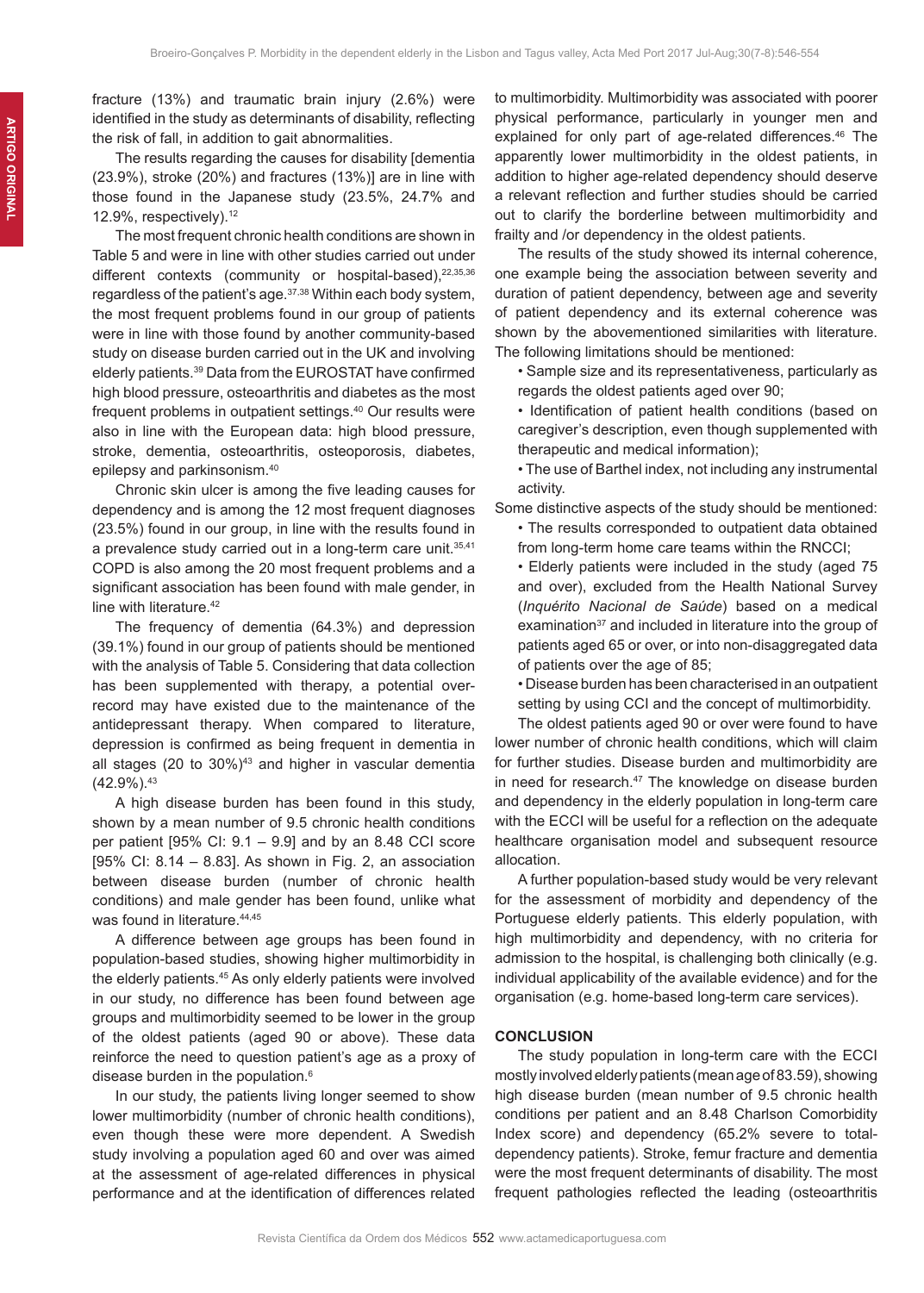and high blood pressure) and age-related (dementia) pathologies in the population. Multimorbidity, related to the high level of dependency and affecting different systems, is challenging both clinically (e.g. applicability of the evidence) and for the organisation (e.g. home-based long-term care services).

### **ACKNOWLEDGMENTS**

The author wishes to acknowledge Regina Sequeira Carlos, Coordinator of the *Equipa Coordenadora Regional de Lisboa e Vale do Tejo* of the *Rede Nacional de Cuidados Continuados Integrados* for her encouragement; to the coordinators of the local teams and to the professionals within the different long-term integrated care teams in the region of Lisbon and the Tagus Valley, for their availability and openness.

The author wishes to acknowledge Pedro Aguiar for his supervision and watchful review.

#### **REFERENCES**

- Kaplan W, Wirtz V, Mantel-Teeuwisse A, Stolk P, Duthey B, Laing R. Priority medicines for Europe and the World 2013 update. Geneva: WHO Library; 2013.
- 2. Instituto Nacional de Estatística. 25 de Abril 40 anos de estatísticas. Lisboa: INE; 2014.
- 3. Instituto Nacional de Estatística. Estatísticas demográficas, 2013. Lisboa: INE; 2014.
- 4. Valderas JM, Starfi B, Sibbald B. Understanding health and health services. Ann Fam Med. 2009;7:357-63.
- 5. Broeiro P. Multimorbilidade e comorbilidade: duas perspectivas da mesma realidade. Rev Port Med Geral Fam. 2015;31:158-60.
- 6. Karlamangla A, Tinetti M, Guralnik J, Studenski S, Wetle T, Reuben D. Comorbidity in older adults: nosology of impairment, diseases, and conditions. J Gerontol Med Sci. 2007;62:296-300.
- 7. De Groot V, Beckerman H, Lankhorst GJ, Bouter LM. How to measure comorbidity: a critical review of available methods. J Clin Epidemiol. 2003;56:221-9.
- 8. Romero-Ortuno R, Soraghan C. A frailty instrument for primary care for those aged 75 years or more: findings from the Survey of Health, Ageing and Retirement in Europe, a longitudinal population-based cohort study (SHARE-FI75+). BMJ Open. 2014;4:e006645.
- 9. Diez-Ruiz A, Bueno-Errandonea A, Nuñez-Barrio J, Sanchez-Martín I, Vrotsou K, Vergara I. Factors associated with frailty in primary care: a prospective cohort study. BMC Geriatr. 2016;16:91.
- 10. Araújo F, Oliveira A, Pinto C, Ribeiro J. Validação do índice de Barthel numa amostra de idosos não institucionalizados. Rev Port Saúde Pública. 2007;25:59-66.
- 11. Araújo F, Ribeiro JP, Oliveira A, Pinto C, Martins T. Validação da escala de Lawton e Brody numa amostra de idosos não institucionalizados. In: Leal I, Pais-Ribeiro JL, Silva I, Marques S, editores. Actas do 7º Congresso Nacional de Psicologia da Saúde. Lisboa: ISPA; 2008. p. 217-20.
- 12. Yoshida D, Ninomiya T, Doi Y, Hata J, Fukuhara M, Ikeda F, et al. Prevalence and causes of functional disability in an elderly general population of Japanese: the Hisayama Study. J Epidemiol. 2012;22:222- 9.
- 13. Portugal. Decreto-Lei nº 101/2006, de 6 de junho. Diário da República. 1ª Série-A (109).
- 14. Missão para os Cuidados de Saúde Primários. Cuidados continuados integrados nos cuidados de saúde primários: carteira de serviços. Lisboa: Ministério da Saúde; 2007.
- 15. Lopes M, Mendes F, Escoval A, Agostinho M, Vieira C, Vieira I, et al. Plano nacional de saúde 2011-2016: cuidados continuados integrados - analisando o presente, perspectivando o futuro [Internet]. Évora: Centro de Investigação em Ciências e Tecnologias da Saúde da Universidade de Évora; 2010. [consultado 2015 fev 15]. Disponível

# **HUMAN AND ANIMAL PROTECTION**

The authors declare that the followed procedures were according to regulations established by the Ethics and Clinical Research Committee and according to the Helsinki Declaration of the World Medical Association.

# **DATA CONFIDENTIALITY**

The authors declare that they have followed the protocols of their work centre on the publication of patient data**.**

# **CONFLICTS OF INTEREST**

The authors declare that there were no conflicts of interest in writing this manuscript.

#### **FINANCIAL SUPPORT**

The authors declare that there was no financial support in writing this manuscript.

em: http://1nj5ms2lli5hdggbe3mm7ms5.wpengine.netdna-cdn.com/ files/2010/08/CSC1.pdf.

- 16. Unidade de Missão para os Cuidados Continuados Integrados. Manual do prestador: recomendações para a melhoria contínua [Internet]. Lisboa: UMCCI; 2011. [consultado 2015 jan 22]. Disponível em: http://www.seg-social.pt/documents/10152/3735095/Man\_Prestador\_ UMCCI-RNCCI/fe2e98b2-35ba-4a7a-9eb9-d3bba713e7b5.
- 17. Missão para os Cuidados de Saúde Primários. A equipa de cuidados continuados integrados: orientações para a sua constituição nos centros de saúde [Internet]. Lisboa: MCSP; 2007. [consultado 2015 fev 15]. Disponível em: http://www.acss.min-saude.pt/Portals/0/ Orienta%C3%A7%C3%B5es%20para%20a%20consti.pdf.
- 18. Tavares A, Coelho MA, Rascôa CL. Perfil de saúde 2015 e seus determinantes da Região de Lisboa e Vale do Tejo 2015 (Vol. 1). Lisboa: ARSLVT; 2015.
- 19. Prazeres F, Santiago L. Prevalence of multimorbidity in the adult population attending primary care in Portugal: a cross-sectional study. BMJ Open. 2015;5:e009287.
- 20. Charlson M, Szatrowski TP, Peterson J, Gold J. Validation of a combined comorbidity index. J Clin Epidemiol. 1994;47:1245-51.
- 21. Quan H, Li B, Couris CM, Fushimi K, Graham P, Hider P, et al. Updating and validating the Charlson comorbidity index and score for risk adjustment in hospital discharge abstracts using data from 6 countries. Am J Epidemiol. 2011;173:676-82.
- 22. Koller D, Schön G, Schäfer I, Glaeske G, van den Bussche H, Hansen H. Multimorbidity and long-term care dependency: a five-year follow-up. BMC Geriatr. 2014;14:70.
- 23. World Organization of National Colleges Academies. Classificação internacional de cuidados de saúde primários [Internet]. 2ª ed. Lisboa: Administração Central do Sistema de Saúde; 2011. [consultado 2014 dez 10]. Disponível em: http://www.acss.min-saude.pt/Portals/0/ apmcg\_ICPC%20v%201.7.pdf.
- 24. Gabinete de Estatísticas da União Europeia. International Day of Older Persons - Nearly 27 million people aged 80 or over in the European Union: almost 10 years' life expectancy at the age of 80 [Internet]. Luxembourg: Publications Office of the European Union; 2016. [consultado 2017 fev 11]. Disponível em: http://ec.europa.eu/eurostat/ documents/2995521/7672228/3-29092016-AP-EN.pdf/4b90f6bb-43c1- 45ed-985b-dfbe9564157a.
- 25. Gabinete de Estatísticas da União Europeia. Sustainable development in the European Union: 2015 monitoring report of the UE sustainable development strategy [Internet]. Luxembourg: Publications Office of the European Union; 2015. ISBN 9789279493911. [consultado 2017 fev 11]. Disponível em: http://ec.europa.eu/eurostat/ documents/3217494/6975281/KS-GT-15-001-EN-N.pdf.
- 26. Organização de Cooperação e de Desenvolvimento Económicos.